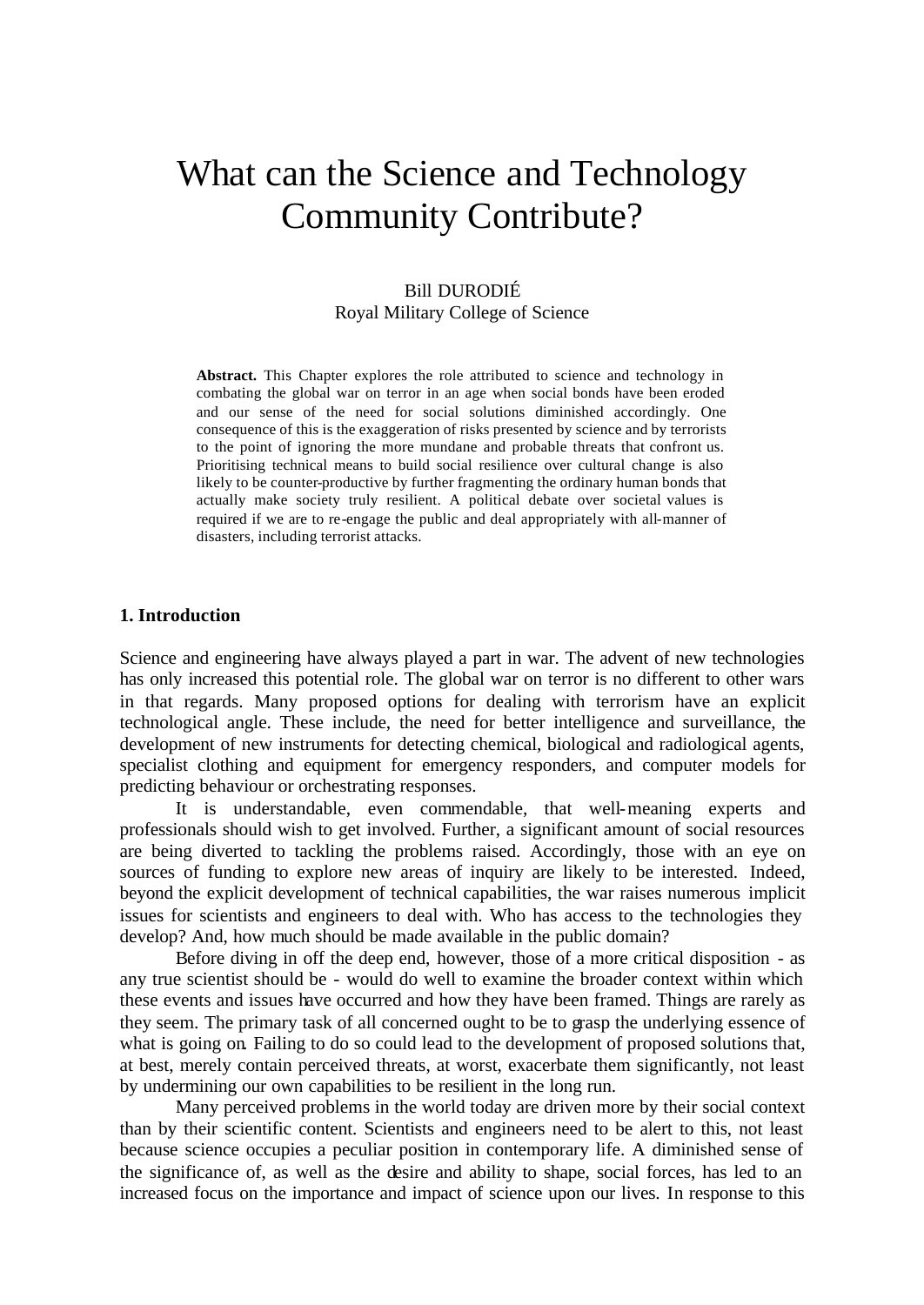elevation and exaggeration of science, society has increasingly become preoccupied with science as a potential source of new risks.

This has led to the highlighting and fetishisation of purported scientific and technological solutions to what remain essentially social problems, as well as a concomitant and distorted perception of threat from anything remotely scientific in content. A recent publication from the Royal Society, the United Kingdom's leading scientific institution, is quite apposite in this regards [1]. The report; *Making the UK Safer: Detecting and Decontaminating Chemical and Biological Agents*, is undoubtedly rigorous in scope and methodology. However, it is the unquestioning acceptance of the social context that needs examining.

In it, some of the UK's leading scientists take at face value the notion that; "Recent global events have given greater prominence to the threat of chemical and biological agents being used malevolently against civil targets", and further that; "Science, engineering and technology are central to reducing this threat". Both of these assumptions would benefit from interrogation. Indeed, questioning the axioms of a debate ought to be the first step in making it truly objective. Otherwise we may be left with a technically competent, but ultimately unscientific report.

It is not just the job of social scientists, but scientists too, to question whether this purported "greater prominence" is real. Assuming that it is, scientists true to their tradition would then start by asking what this fact represents. Whether this is a media construct, or a more deeply held social concern, across different layers of society. If it is the latter, it ought to be considered that such a concern may have little relation to the actual probability of the threat they fear. The fact that something is possible, may cause alarm, but is the best way of assuaging this to assume those fears to be real and then seek to mitigate their outcomes, or alternatively, to interrogate those fears?

Ultimately, the Royal Society report may be of use to a highly limited number of technical specialists who, in the extremely unlikely eventuality of such a situation arising, would be charged with dealing with it. However,  $\dot{\mathbf{t}}$  is not obvious what its use is beyond that, in the public domain. Surely, publication of the report itself could now serve to confirm people's exaggerated perceptions of threat? It has certainly contributed to the "greater prominence' that it originally sought to address. People might assume that if the UK's leading scientists are investigating such matters then their presumptions are more likely to be true.

## **2. Science and Society**

The emphasis often given as to the importance of science for effecting social change is onesided. Science can transform society, but it is also a product of society. Its advances and remit, as well as being shaped by material reality, are circumscribed by the nature and values of the society within which it develops. The ambition and imagination of that society – or lack of these – is important here. Hence, whilst the world of antiquity yielded many intellectual insights, constrained by its social structures, these proved to be of little practical consequence [2].

It was only when the largely static feudal order dissolved, through the development of trade, that new demands were raised on individuals and society. A marriage of intellectual activity with practical needs encouraged innovation and, through the accumulation of wealth, challenged the old social order. As well as delivering remarkable achievements, social and scientific developments raised expectations as to what was possible [3]. This was about more than simply an advance in scientific knowledge – it was part of a wider shift in attitudes and beliefs.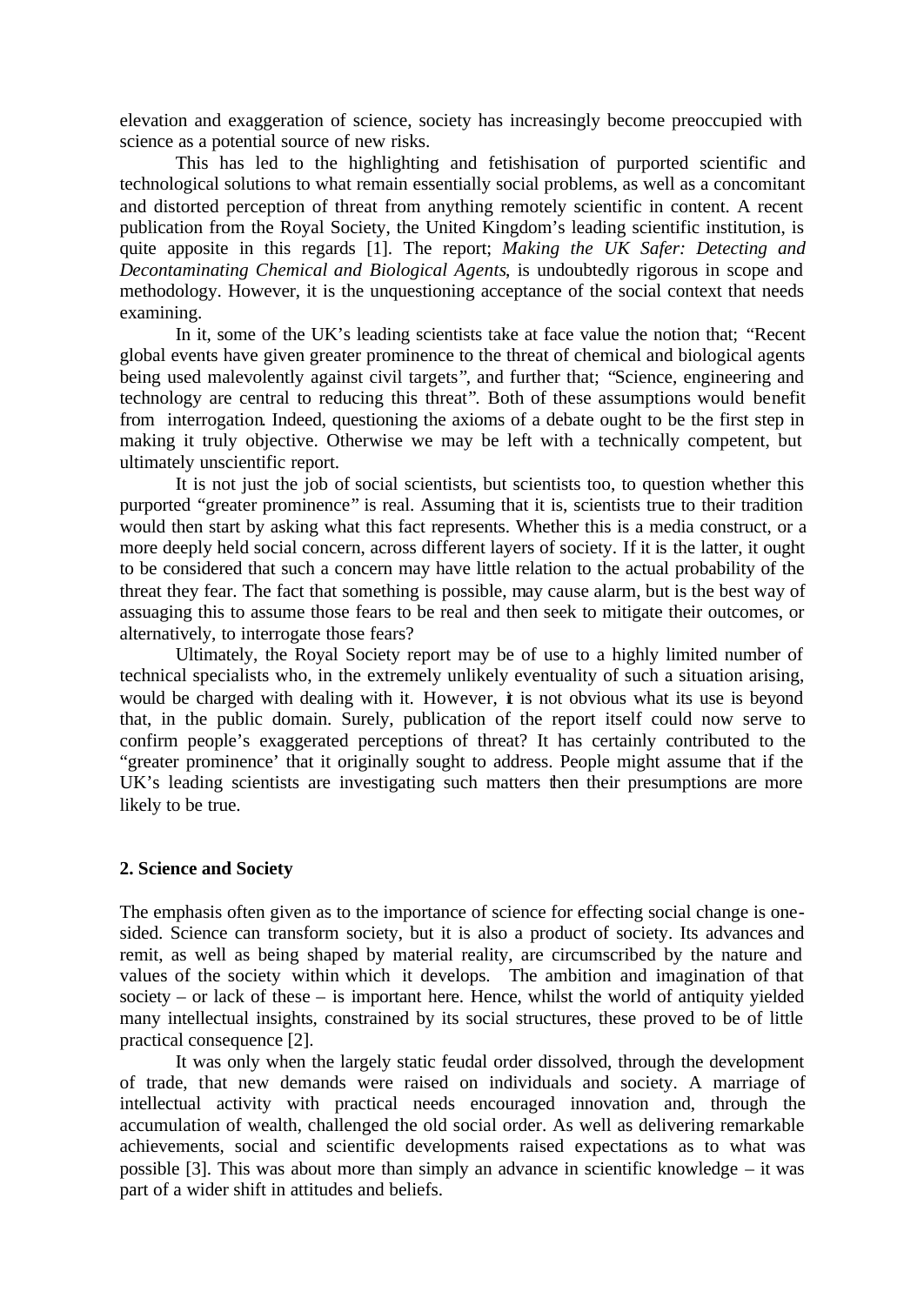The aspiration for social progress gave humanity confidence in the power of its own reason – a factor that then proved of significant importance to the development of science. The Scientific Revolution represented the triumph of rationality and experimentation over the superstition, speculation, diktat and domination that had gone before. It was a practical battering-ram with which to challenge perception, prejudice and power. But science was merely the product of a broader social dynamism, as well as becoming an essential contributor to it.

Just as the initial dynamic behind science was social change, so social change, or more particularly the lack of it, could circumscribe it too. Initially this came from the vociferous rejection of the old religious and monarchical orders it had supplanted. Then the advent of positivism consciously sought to restore order by decoupling science from wider political aspirations to transform society [4]. This reflected the inherent limitations and world view of the new industrial elite who derived their wealth and influence from simple mechanical processes linking cause and effect by uniform rules.

However, over the course of the twentieth century a wider layer of society lost its faith in the progressive capabilities of scientific transformation. Two world wars, separated by a depression and followed by continuing poverty and conflict in the developing world generated doubts as to the possibility of universal human progress [5]. Radicals, who had traditionally championed the liberating potential of scientific advance, now came to view it with increased suspicion. They also associated the Manhattan project and the Apollo programme with American militarism.

Some now argued that aspiration itself – rather than its failure as evidenced in the collapse of confidence in social progress – was dangerous [6]. Science was seen as the amoral steamroller of a dispassionate new modernity that crushed communities and tradition. What is so poignant about the modern disenchantment with science, is that it has emerged at a time when its achievements are without precedent. Behind the current crisis of faith in science, however, lies a collapse of confidence in humanity, and hence in the desirability and possibility of social transformation [7].

The defeat of the old Left externally, symbolised by the disintegration of the former Soviet Union and its satellite states, and the taming of the Left internally, symbolised in the UK through a series of political defeats over the course of the 1980s, now led it to make new alliances, including with the environmental movement – traditionally the preserve of the romantic Right – in order to boost its numbers, and leading it to shape a new, more individual or consumer-oriented agenda. At the same time, the diminished sense of the possibility of shaping social factors also made science appear to play a more important role in determining things.

## **3. Social Erosion**

In parallel with the gradual disillusionment of society with science, has come an equally significant process of disengagement of society from politics. For the vast majority of ordinary citizens this has been exacerbated by a growing sense of social disconnection. At both the formal and informal levels of social engagement, social bonds have been severely eroded over the last decade or so. The resultant sense of isolation and insecurity across society has become the key element shaping perceptions of risk.

At the formal level, people in advanced Western societies are increasingly unlikely to participate in the political process. This effect is most striking among younger age groups. Electoral turnouts are at an all-time low and in the few instances where these are high, emotion appears to rule over reason. Few are active, or even passive, members of political parties or trade unions as their forebears were, and there is little attempt to engage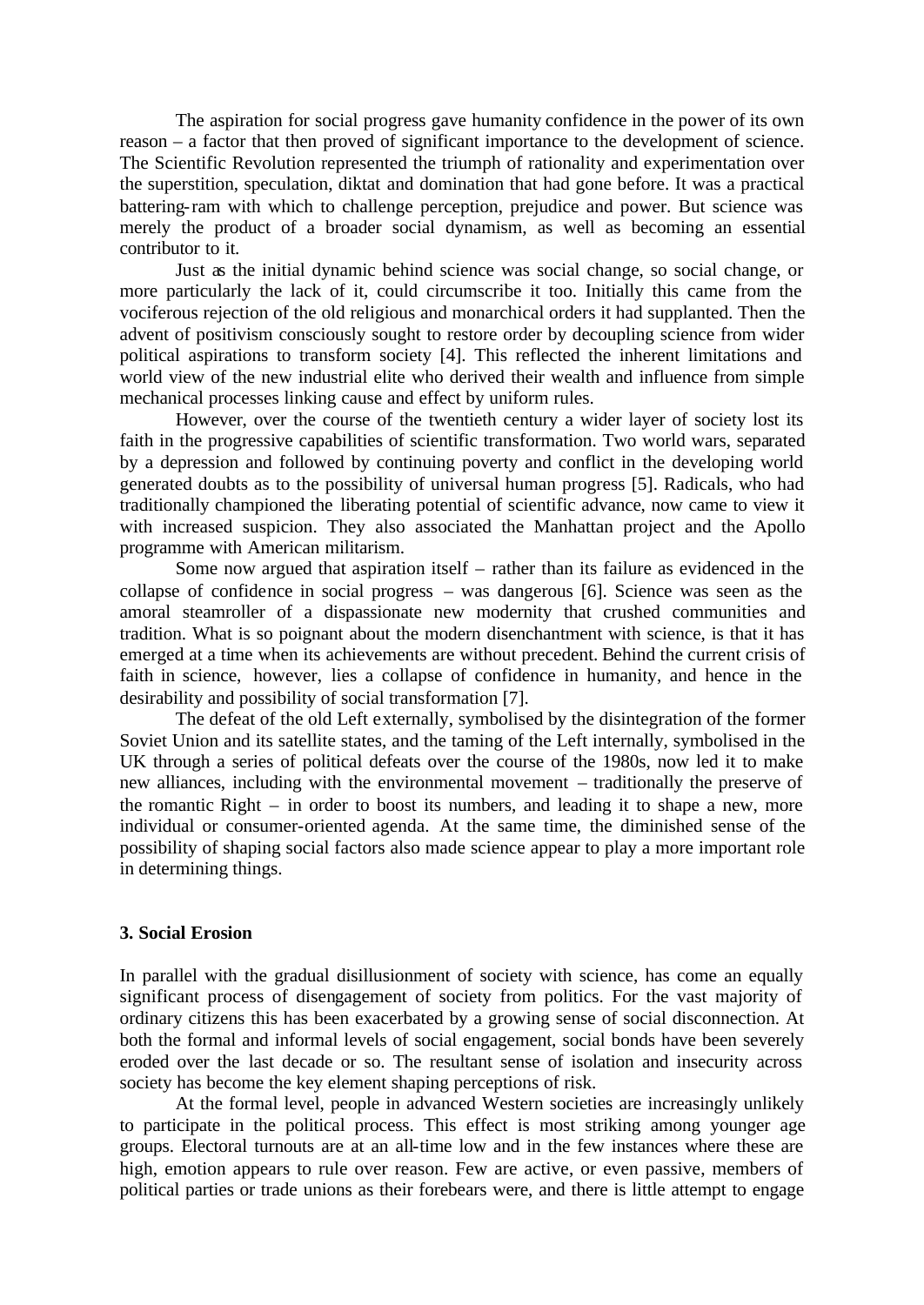in, or raise the standard of, debate. When people do vote, it is often on a negative basis – against an incumbent, rather than for a replacement.

At the informal level, the changes are even more striking. Many have commented on the growing pressures faced by communities, neighbourhoods and families. In his book on this theme, "Bowling Alone", the American academic Robert Putnam also pointed to the demise of informal clubs and associations [8]. Meeting up with friends, occurs less frequently than previously too. In other words, people are not just politically disengaged but also, increasingly socially disconnected. This loss of social capital has occurred and been experienced within a generation.

Not so long ago, for example, it was still possible across most urban centres, to send children to school on their own, assuming that other adults would act *in loco parentis* – chastising them if they were misbehaving and helping them if they were in trouble. Today, such a straightforward social arrangement can no longer be taken for granted. None of us ever signed a contract saying that we would look after other people's children. It was simply an unstated and self-evident social good. This loss of a social sense of responsibility makes the individual task of parenting harder [9].

In a similar way, ordinary communities, at the turn of the last century, invested a great deal of effort in establishing and running their own institutions. These took a wide variety of forms from churches, to working men's clubs, schools and trade unions. It is almost impossible to find a similar process at work within society today. This is not to suggest some kind of golden-age of community activism. Clearly, past societies were also associated with a wide manner of activities we are quite glad to have seen the back of. However, the resulting erosion of social connectedness is significant.

Being less connected, leaves people less corrected. It allows their subjective impression of reality to go unmediated or unmoderated through membership of a wider group, association or trusted community. Without a sense of the possibility of social solutions, personal obsessions grow into all-consuming worldviews that are rarely open to reasoned interrogation or debate. In part, it is this that explains our recent proclivity to emphasise or exaggerate all of the so-called risks that are held to confront us [10].

Rather than the world changing any faster today than in the past, or becoming a more dangerous, unpredictable or complex place, it may be our diminished, and more isolated, sense of self that has altered our confidence to deal with change and the problems it gives rise to [11].

Those who talk of a "Runaway World" [12], would be hard pressed to show how the pace of change today is any greater than say, over the sixty-five year period two centuries ago between the creation of Richard Trevithick's first steam locomotive and the advent of transcontinental railroads across the United States of America. Alternatively, note the pace of change over the same period a century ago between the Wright brothers first powered flight and man walking on the moon. If anything, change today appears somewhat attenuated.

Much of the focus recently has been on the largely undelivered promises of biotechnology – a technology now passed its fiftieth anniversary – and the potential of the internet. But whilst the latter may have led us to being more networked virtually, it has not driven much change in the real world. Radically overhauling existing transport networks, a transformation not currently envisaged, would most likely have greater social and scientific consequences.

In our technically networked world, we may be more aware – but we are also easier to scare, than previously. Being more isolated leaves us more self-centred, as well as risk averse. In turn, these developments reduce the likelihood of our acting for some greater common good and end up making us less resilient, both as individuals and as a society.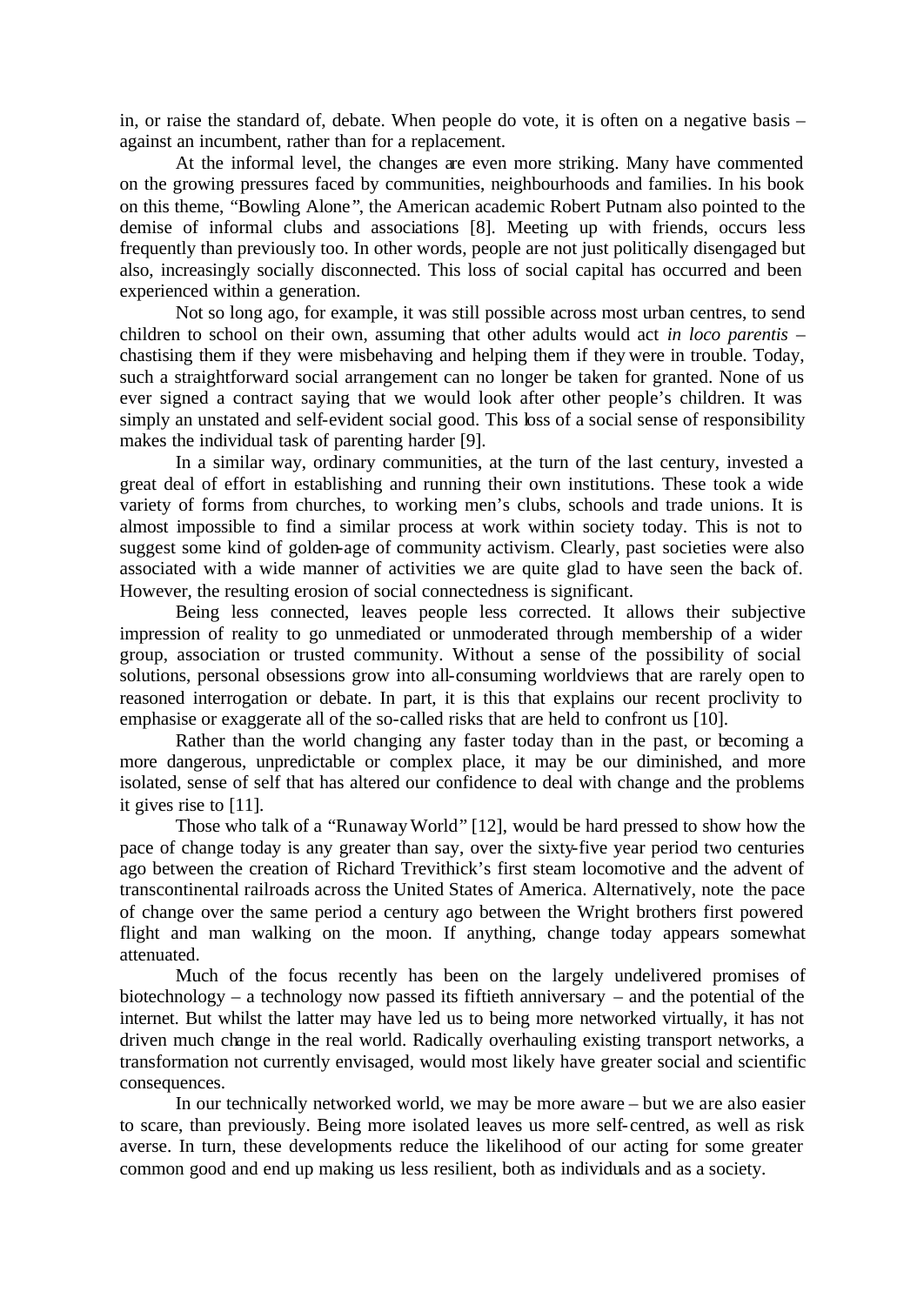From BSE to GMOs; from mobile phones to MMR, all new developments are now viewed through the prism of a heightened and individuated consciousness of risk. Nor are our fears restricted to the realms of science and technology. Age-old activities and processes have been reinterpreted to fit our new sense of isolation and fear. Bullying, sunbathing and even sex have joined an ever-growing panoply of concerns, along with maverick doctors, crime, food and paedophiles.

Worse, this state of affairs has been exacerbated by the various authorities themselves, who suffer from their own existential crisis of isolation and insecurity. As we no longer vote, so ruling parties appear increasingly illegitimate and divorced from everyday concerns. A less than 50% turnout when split two or three ways produces governments with at best a 20-25% mandate. The real figure as reflected by demographics, negative voting and actual local election results is often well below this, languishing around the 10-15% mark.

This crisis of legitimacy has been further accentuated by a certain lack of purpose that has set in since the dissolution of the old Cold War divide. Then, an ideological divide separated a supposedly socialist Left from the free-market Right. Far from the demise of the Left revealing the "End of History" [13], it actually exposed the Right's own lack of ideas and dynamism. In an age when social change has been problematised, the pursuit of profit through innovation no longer bestows moral authority as easily. Now all parties fight for the centre ground and desperately seek issues that mitigate change and will re-connect with voters.

Latching on to the general climate of fear and insecurity, politicians have learnt to repackage themselves as societal risk managers around issues such as security, health and the environment. They pose as the people who will protect us from our fears and regulate the world accordingly. But the petty lifestyle concerns they focus on, as reflected in incessant debates about smoking, smacking, eating and drinking are unlikely to inspire and engage a new generation of voters. Nor will doom-laden predictions relating to terrorism and global warming.

Indeed, the more such concerns are highlighted, the more it becomes impossible for the authorities to satiate the insecurities they create. Hence, alongside disengagement and alienation, has come a concomitant disillusionment and mistrust in all forms of authority, whether political, corporate, or scientific. Healthy scepticism has increasingly been replaced by unthinking cynicism. In many situations today, the public tend to assume the worst and presume a cover-up. Rumour and myth abound over evidence and reason.

## **4. Creating Fears**

At a recent forum in London, a member of the security service informed an audience of bankers that, whist it was true that the probability of a chemical, biological, radiological and even nuclear terrorist attack was low, this could not be ruled out. It was suggested that groups such as Al Qa'ida may have relatively poor capabilities in such techniques but their intention to develop these was clear, and if they did the consequences might be devastating.

This, in essence, captures the logic of our times; "Never mind the evidence, just focus on the possibility". It is a logic that allows entirely vacuous statements such as that of an official after the supposed discovery of the chemical agent ricin at a flat in North London, who was reported as saying; "There is a very serious threat out there still that chemicals that have not been found may be used by people who have not yet been identified" [14].

Yet undiscovered threats from unidentified quarters have allowed an all-too-real reorganisation of everyday life. The US government has provided \$3 billion to enhance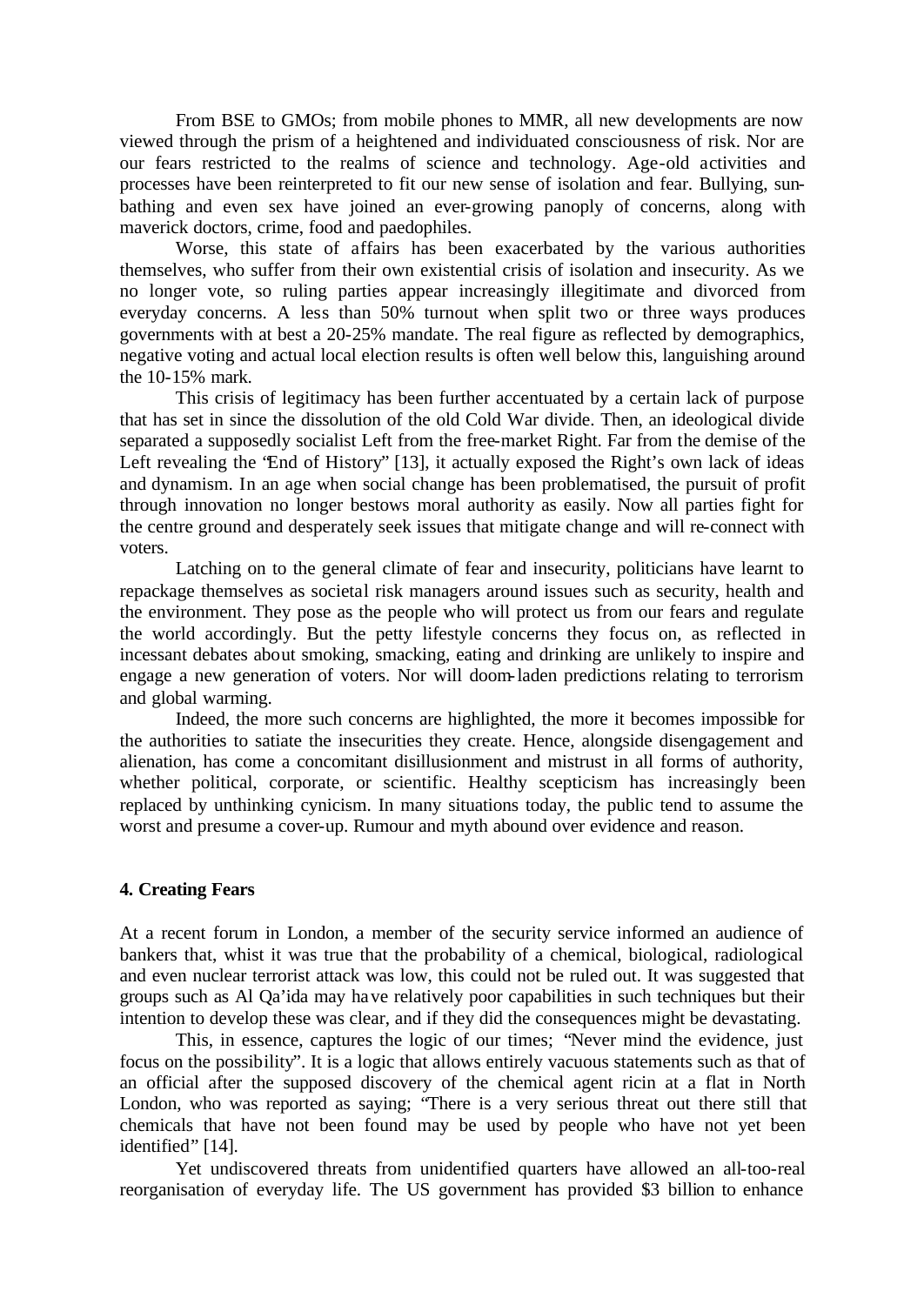bioterrorism preparedness [15]. Developed nations across the globe have felt obliged to stockpile smallpox vaccines following a process, akin to knocking over a line of dominoes, whereby one speculative "What if?" type question, regarding the possibility of terrorists acquiring the virus, led to others regarding their ability to deploy it, and so on. Health advisories to help GPs spot the early signs of tularemia and viral haemorrahagic fever have cascaded through the UK's urgent alert system. Homes across the land have received the government's considered message for such incidents; "Go in, stay in, tune in" [16].

Like all social fears, there is a rational kernel behind these concerns. Yet this is distorted by our contemporary cultural proclivity to assume the worst. It is the fear of bioterrorism that is truly contagious, and it is a fear that distracts us from more plausible sources of danger, diverting social resources accordingly, and exposing us all to greater risk [17]. It is also a fear that has bred a cynical industry of security advisors and consultants, out to make a fast buck by exploiting public concerns, and thereby driving those concerns still further.

There is a long history of bioterrorism incidents of which the anthrax attacks on politicians and the media in the U.S. in 2001 were but the latest [18]. Corpses infected with bubonic plague were thrown over the walls of Kaffa by the Black Sea in the mid-fourteenth century. At best, these are tactical devices with limited consequence, but not strategic weapons. It is the advent of biotechnology and the more recent, if overstated, possibility of genetically engineering agents to target biological systems at a molecular level, that is now held to pose a new challenge [19].

Few commentators point to the difficulties in developing, producing and deploying biological agents. This is evidenced by the failures of the Japanese cult, Aum Shinrikyo, in this regards only a decade ago. It was this that led them to settle for the rather more limited impact produced by the chemical agent sarin, despite their resources and scientific capabilities [20]. The Tokyo subway attack that ensued had rather more impact upon our fevered imagination, than in reality.

As with the anthrax attacks, this incident suggested that bioterrorism is more likely to originate amongst malcontents at home, due to greater access and capabilities in developing, such weapons there. Advanced economies are also better placed to deal with the consequences of bioterrorism, a fact that significantly undermines their purpose, especially to outsiders. Nevertheless, suicidal foreign malefactors bent on undermining western democracies continue to be presented as the greater threat.

Recognising the extremely low probability and limited consequences of such incidents, some scientists point to the longer-term psychological impacts as being the more important [21]. There is an element of truth to this. Psychological casualties are a real phenomenon. In certain emergencies these can rapidly overwhelm existing healthcare resources and thereby undermine the treatment of those more directly affected [22]. Yet they can also become a self-fulfilling prophecy. Indeed, by increasingly framing social problems through the prism of individual emotions, people have been encouraged to feel powerless and ill [23].

The arrival of television cameras or emergency workers wearing decontamination suits act as powerful confirming triggers for the spread of mass psychogenic illness [24]. So too can psychosocial interventions, such as debriefing subsequent to an incident [25]. These can undermine constructive, pro-social and rational responses, including the expression of strong emotions such as anger [26]. Hence, despite good intentions, psychiatrists can become complicit in shaping social ills. This is because few are prepared to question the dominant cultural script emphasising social and individual vulnerability, and the need for professional intervention and support.

Rather than critically questioning the framing of the debate, many, like the scientists of the Royal Society mentioned earlier, now simply accept the possibility of chemical,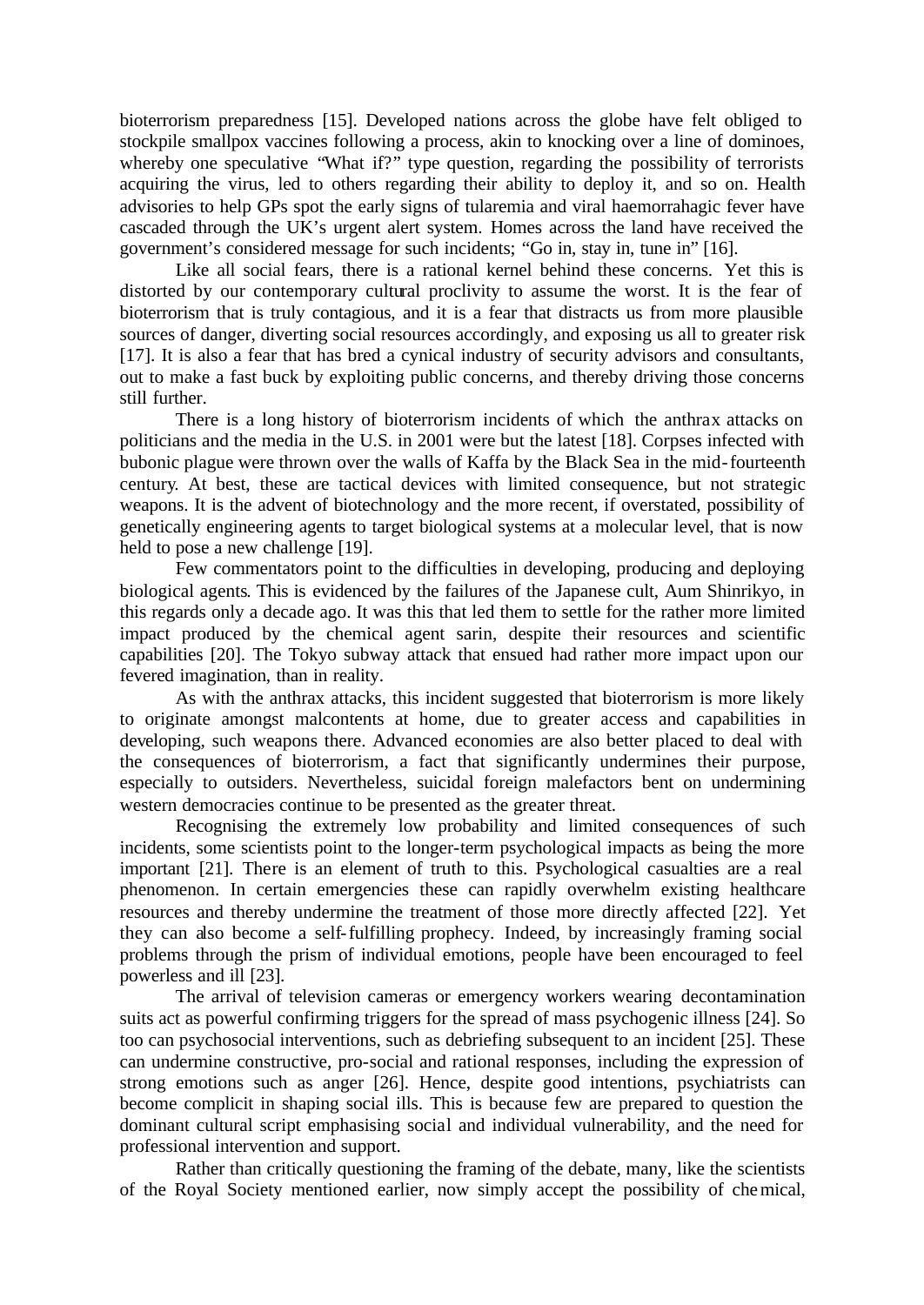biological, radiological and nuclear terrorism as a given. There is little understanding of how our exaggerated sense of risk is both historically contingent, predating 2001 quite significantly, and culturally determining, giving shape to and driving much of the agenda.

One medical historian and epidemiologist, has noted that "experts were using the threat of novel diseases" as a rationale for change long before any recent incident, and that contemporary responses draw on "a repertoire of metaphors, images and values" [27]. He suggests that "American concerns about global social change are refracted through the lens of infectious disease". This coincides with the view of others who see bioterrorism as providing a powerful metaphor for elite fears of social corrosion from within [28].

Despite incidents since 2001 pointing to the preferred use of car bombs, high explosives and poorly deployed surface-to-air missiles, the authorities have, through their pronouncements, encouraged the media to hype weapons of mass destruction. This is despite any terrorist's capabilities being pathetic compared to our own and the consequences being more likely to devastate them than us. We have stockpiled smallpox vaccines, but notably, have run out of influenza jabs. In the extremely unlikely eventuality of an incident occurring, we assume that the public will panic and be unable to cope without long-term therapeutic counselling.

In an age readily gripped by morbid fantasies and poisonous nightmares, few surpass the pathological projection of our own isolation much better than the fear of bioterrorism. All of this rather begs the question as to who is corrupting civilisation the most. The fantasy bombers or the worst-case speculators?

## **5. Cultural Responses**

In fact, how we, as individuals and as a society, define and respond to disasters, is only partly dependent upon causal agents and scale. Historically evolving cultural attitudes and outlooks, as well as other social factors, play a far greater role. In objective terms, risk may be defined as a function of hazard and probability, but that some product or event is perceived of as a risk, or is treated as a disaster, depends on subjective factors.

This human element is missing from mechanistic risk calculus and technical solutions. Technical definitions of risk and resilience not only omit key elements of understanding and response - such as our degree of trust in authority, in other human beings and in ourselves - but may also serve to further undermine such factors, which are crucial in responding effectively.

The contemporary cultural proclivity to speculate wildly as to the likelihood of adverse events and to demand high-profile responses and capabilities based on worst-case scenarios may, in the end, only serve to distract attention and divert social resources in a way that is not warranted by a more pragmatic assessment and prioritisation of all of the risks that we face.

Technique and technology certainly help in the face of disaster. Ultimately, however, the fact that particular societies both choose and have the capacity to prioritise such elements, is also socially determined. More broadly, it is possible to say that resilience – loosely defined as the ability of individuals and society to keep going after a shock – is most definitely a function of cultural attitude or outlook. It is not an item that can readily be purchased.

Cultural values point to why it is that, at certain times and in certain societies, a widespread loss of life fails to be a point of discussion, whilst at other times or in a different society, even a very limited loss can become a key cultural reference point. This evolving context and framework of cultural meanings explains such variations as our widespread indifference to the daily loss of life upon our roads, as opposed to, for instance, the shock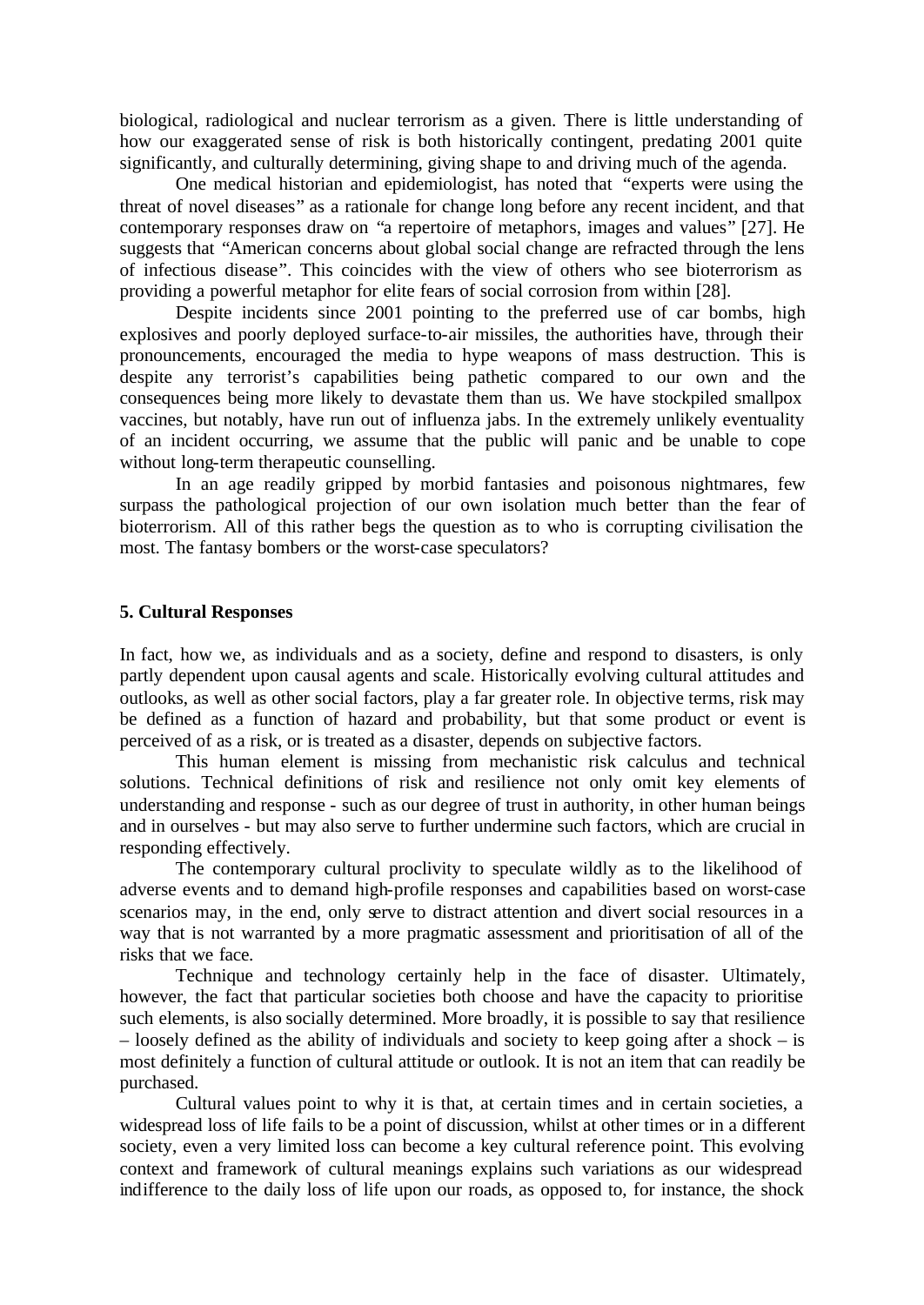and national mourning that ensued from the loss of just seven lives aboard the Challenger spacecraft in 1986.

The loss of Challenger represented a low-point in our cultural assessment of our own technological capabilities. It was a blow to our assumption of steady scientific and technological progress that no number of everyday car accidents could replicate. It fed into and drove a debate that continues to this day regarding our relationship with nature and a presumed human arrogance in seeking to pursue goals beyond ourselves.

Hence, emergencies and disasters, including terrorist attacks, take on a different role dependent upon what they represent to particular societies at particular times, rather than solely on the basis of objective indicators, such as real costs and lives lost. In this sense, our response to terrorist incidents, such as that which occurred on September  $11<sup>th</sup>$  2001, teaches us far more about ourselves than about the terrorists [29].

On the whole, the history of human responses to disaster, including terrorist attacks, is quite heartening. People tend to be at their most co-operative and focused at such times. There are very few instances of panic [30]. The recent earthquake and tsunami in the Indian Ocean serve as a salutary reminder of this. Amidst the tales of devastation and woe, numerous individual and collective acts of bravery and sacrifice stand out, reminding us of the ordinary courage and conviction that are part of the human condition.

People often come together in an emergency in new, and largely unexpected ways, re-affirming core social bonds and their common humanity. Research reveals communities that were considered to be better off through having had to cope with adversity or a crisis [31]. Rather than being psychologically scared, it appears equally possible to emerge enhanced. In other words, whilst a disaster, including a terrorist attack, destroys physical and economic capital, it has the potential to serve as a rare opportunity in contemporary society to build-up social capital.

Of course, terrorists hope that their acts will lead to a breakdown in social cohesion. Whether this is so, is up to us. Civilians are the true first responders and first line of defence at such times. Their support prior to, and their reactions subsequent to any incident, are crucial. Disasters act as one of the best indicators of the strength of pre-existing social bonds across a community. Societies that are together, pull together – those that are apart, are more likely to fall apart.

Whilst there is much empirical evidence pointing to the positive elements of ordinary human responses to disaster, it is usually after the immediate danger has subsided that the real values of society as a whole come to the fore. It is then that the cultural outlook and impact of social leaders and their responses begins to hold sway. These determine whether the focus is on reconstruction and the future, or on retribution and the past. A more recent development has been the trend to encourage mass outpourings of public grief, minutes of silence or some other symbols of "conspicuous compassion".

Sadly, despite the variety of ways in which it is possible to interpret and respond to different emergencies, the onus today seems to veer away from a celebration of human spirit and societal resilience, towards a focus on compensation and individual vulnerability. In large part this is driven by a narrowly technical view of risk and resilience.

## **6. Technical Resilience**

Since September  $11<sup>th</sup>$  2001 much focus has been placed upon the concept of resilience, understood as the ability to withstand or recover from adverse conditions or disruptive challenges. Politicians, emergency planners and others, talk of the need to "build", "engender", "improve" or "enhance" resilience in society [32].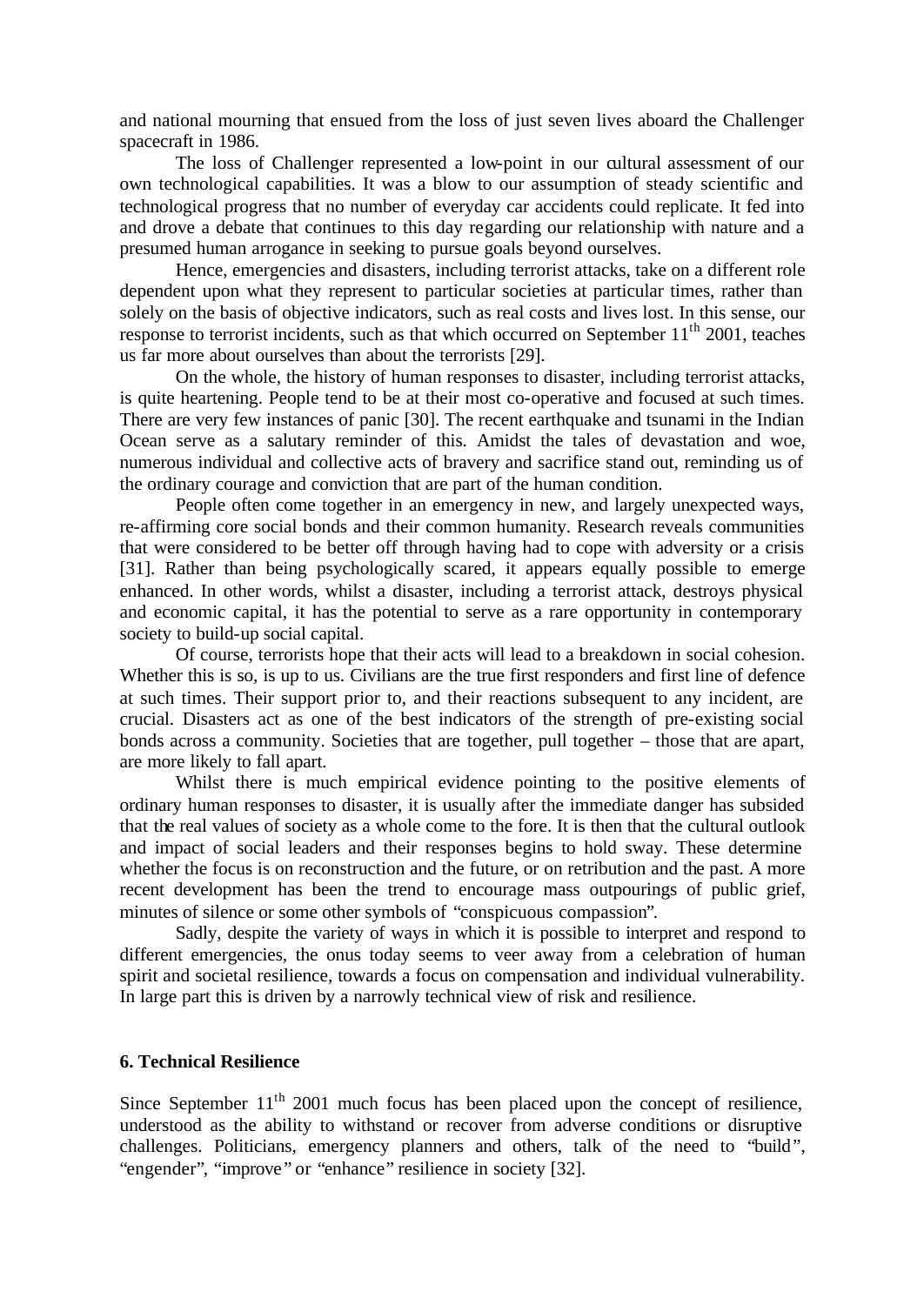Unfortunately, much of this debate is framed in the fashionable, but limited, language of risk management and risk communication. Senior officials regularly point to the central role they attribute to risk reduction. This is understood in narrowly technical terms as consisting of horizon scanning, investment in equipment, training, business continuity planning, new legislation and the like [33].

This outlook itself reveals the absence of purpose and direction in society at large. After all, risk reduction is a means, not an end. In the past, society was not so much focused on reducing risk as upon enhancing capabilities towards some wider goal. Risk reduction was a by-product of such broader purposes and activities.

Presumably, people were prepared to risk their lives fighting fires or fighting a war, not so that their children could, in their turn, grow up to fight fires and fight wars, but because they believed that there was something more important to life worth fighting for. It is the catastrophic absence of any discussion as to what that something more important is, that leaves us fundamentally unarmed in the face of adversity today. In that regards, risk management is both insufficient as an approach, as well as being fundamentally unambitious.

It is also worth noting, that in recent times, the concept of risk itself has gradually altered from one that captured possibility and engagement in the active sense of "taking a risk", to one that increasingly reflects our growing sense of doom and distance, as evidenced in growing reference to the passive phrase of "being at risk". Risk used to be a verb. Now it has become a noun.

This is a reflection of the wider passive disengagement across society at large and further drives this by gradually removing our sense of will and agency from the equation. Risks are now conceived as being entities in their own right, only minimally subject to human intervention [34]. They are inherently and implacably out there, coming our way. The best we can do is to identify them and prepare to deal with them.

Even when discussing prevention, the assumption is that we are merely anticipating and building capacity for "inevitable" challenges [35]. In the words of some senior officials, it is "only a matter of time", or "when, not if", a terrorist atrocity will occur in the United Kingdom using some kind of crude chemical, biological or radiological device [36]. The notion that it may be possible to shape conditions, or set the agenda, with a view to obtaining more desirable outcomes or altering our social mindset, independently of external forces, is rarely entertained.

Unfortunately, much of the rhetoric regarding the war on terror, far from being robust and resolute, reveals an almost resigned fatalism towards future events. There is no sense of changing *how* people will respond, simply a sense of preparing them *to* respond. This defensive responsiveness in turn can only further encourage, not just terrorists, but a whole host of other malcontents, loners, hoaxers and cranks in their activities.

At best, our strategy is one of re-acting to the presumed actions of others. They drive - we follow, or mitigate. Despite occasional references to the need to "defend our way of life" or "our values" [37], very little effort has been put into identifying what these might be. They tend to be assumed, or glossed over, in some cursory fashion. At best, tolerance, which is the passive virtue of putting up with other people's values, gets misconstrued as an active value.

No doubt, because societal aims and cultural values are deeply contested and debating these might appear to be divisive at a time when we need to act in unison, it is easier to face the other way. Yet this flagrant lack of clarification as to who we are, what we believe in and where we are heading as a society, fundamentally undermines any technical attempt to be resilient.

Real resilience, at a deeper social level, depends upon identifying what we are for, not just what we are against. That way we can orientate society and seek to build upon it,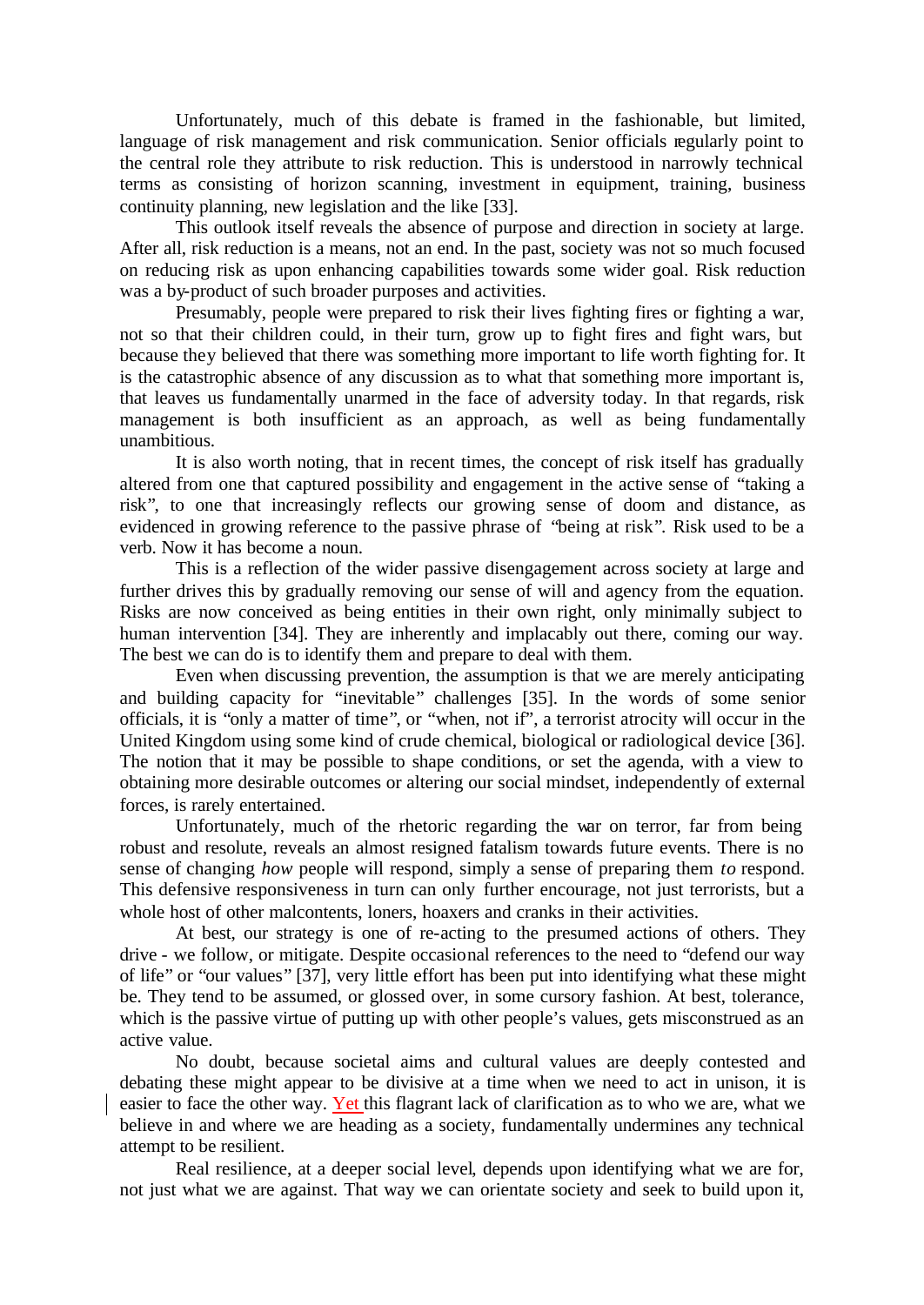not just anticipate what is coming and seek to respond. It is precisely by establishing our aims and values and then pursuing these, that we stand the most chance of winning hearts and minds, not just at home but also amongst the disaffected abroad.

This is not to deny the need for a small layer of highly-trained professionals in society to deal with the problem of terrorism in the here-and-now. Yet the debate about who we are and what we are for is not some abstract philosophical issue waiting for present hostilities to be over. It is most urgent and necessary right now. Without an eye on the ends, just as much as on the means, we may take decisions that drive us further from our goals than we appreciate.

What we do in the present, including the science and technology we develop, is inevitably shaped by our existing values, as well as the form of society we seek to create. There are already many signs that some of the actions that have been taken thus far have served to further exacerbate the deep mistrust and cynicism in government and authority that is already quite widely felt. Worse, despite good intentions, encouraging people to be "alert", rather than alarmed, may well further erode the very social bonds of ordinary human trust we need to depend upon if we are truly to be resilient as a society.

As identified earlier, the usual list of measures taken to enhance social resilience since September  $11<sup>th</sup>$  2001 consists amongst others of the need for better surveillance and intelligence, more effective models for predicting behaviour, new detection equipment and protective clothing, alternative modes for imparting information through "trusted" sources, as well as new structures of government and integrated response systems.

None of these serve to shore up ordinary social bonds and hence human and societal resilience. By encouraging the dominant paradigm of risk management in our understanding both of terrorism, as well as how to respond to it, we are encouraging a suspicion of others that effectively pushes people further apart and accentuates existing trends towards social atomisation. We have created a new bureaucracy but, as the figures show, we have failed to address the underlying insecurities [38].

Above all we have focused solely upon the form that terrorism now takes in the modern world – that relating in some increasingly tangential way, to Al Qa'ida – and largely ignored its content – a vehement anti-Americanism that rejects modernity and progress.

This reveals the real complacency of the dominant responses. One hardly needs to leave the West, to discover a whole host of other voices also expressing a hatred for America and progressive enlightenment values. This division is internal rather than external. Islamist terror is merely its most visible manifestation. Once "Stupid White Men" had become a best-seller on both sides of the Atlantic we should have been alert to a certain degree of cultural self-loathing at home [39].

Timothy McVeigh and the Aum Shinrikyo cult, pointed to our ability to create home-grown nihilist terrorism. It is well worth reminding ourselves that the 19 hijackers from September  $11<sup>th</sup>$  2001 had themselves all spent considerable time in the West, imbuing our values – or lack of them – and had largely been educated here.

Terrorism in every age reflects the dominant values of the most advanced societies. In the age when Western countries advanced and defended the sovereign rights of independent nation states, terrorists fought national liberation struggles. Today, in an age when it is not so clear what we truly believe in, we find terrorists that declare no aims and profess no responsibility for the carnage they create. Maybe it is time we examined ourselves more deeply rather than the final outcome of such values.

Cultural confusion as to who we are, what we are for and where we are going will undermine our attempts at instituting social resilience. Society today is less coherent than it was a generation or more ago, it is also less compliant, but above all it is less confident as to its aims and purposes. This will not be resolved by training ourselves to respond to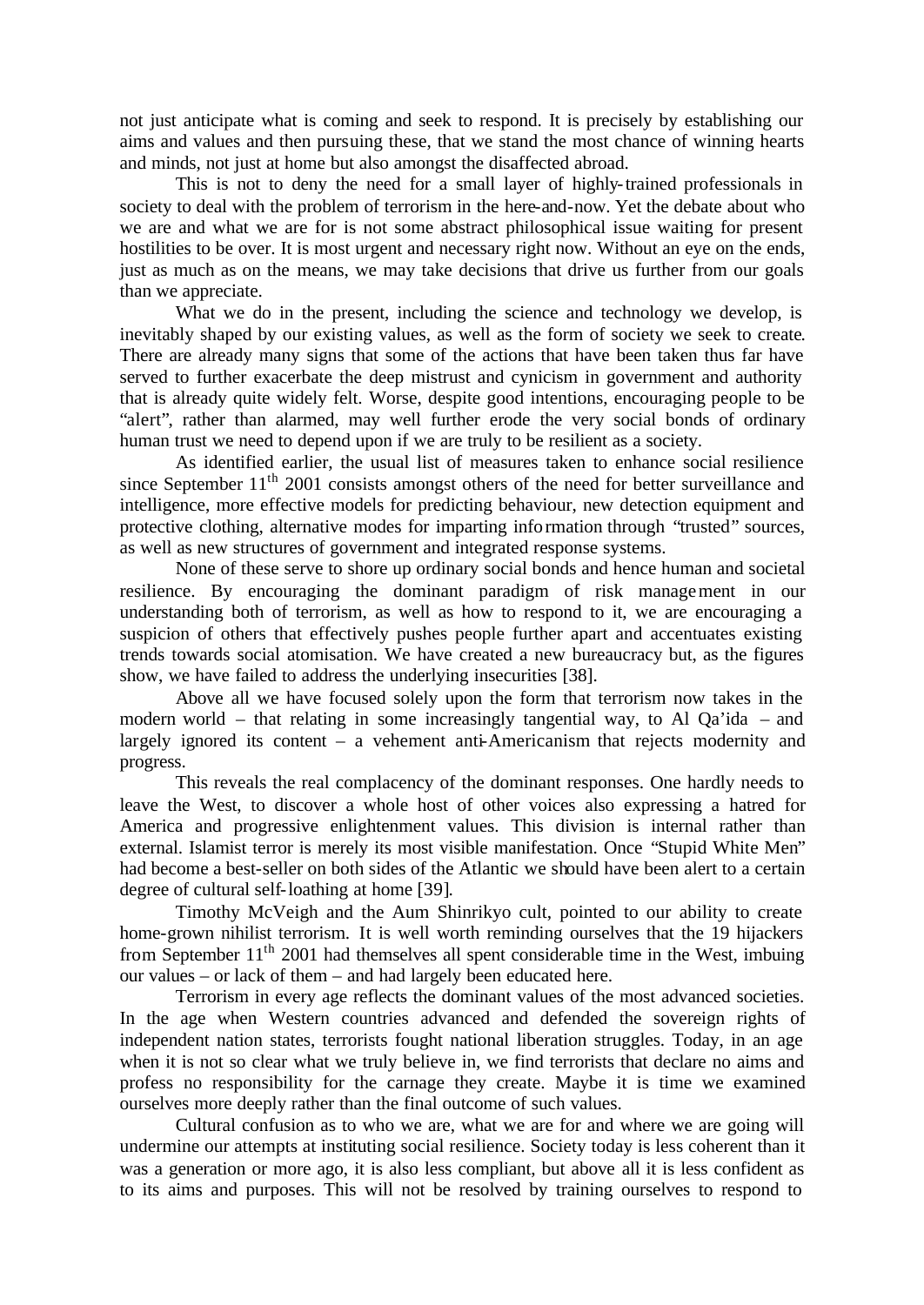disasters, but by a much broader level of debate and engagement in society, not just relating to terrorism and other crises, but to far broader social issues.

### **7. Social Solutions**

Historical comparisons of disaster, such as responses to the Second World War "Blitz", or to past episodes of flooding and epidemic disease, reveal a number of important lessons for today. Not least, is the extent and depth of social bonds and engagement at those times. During the war, there was a clear sense of the need to carry-on with normal life and everyday roles and responsibilities, rather than developing some kind of "shelter-mentality" [40], as is now encouraged through talk of stocking-up on batteries and fresh water.

However, the most striking change over the last fifty years has been in how we assume that ordinary human beings will react in a crisis. Beyond the grossly distorted belief in the likelihood of panic lies a more subtle, yet unspoken shift in cultural assumptions, that in itself undermines our capacity to be strong. That is, that in the past, the assumption was – on the whole born out by actual human behaviour – that people were resilient and would seek to cope in adverse circumstances.

Today, there is a widespread presumption of human vulnerability that influences both our discussion of disasters well before they have occurred, and that seeks to influence our responses to them long after. A new army of therapeutic counsellors and other assorted professionals are there to "help" people recover [41]. This presupposes our inability to do so unaided. Indeed, the belief that we can cope, and are robust, is often presented as outdated and misguided, or as an instance of being "in denial"'.

In some ways, this latter element, more than any other, best exemplifies and clarifies some of the existing confusions and struggles that lie ahead. If self-reliance is old fashioned and help-seeking actively promoted, for whatever well-intended reason, then we are unlikely to see a truly resilient society emerge.

This cultural shift is reflected in the figures that show that whereas in the United Kingdom, in the period of trade union militancy and unrest known as the "Winter of Discontent" of 1979, there were 29.5 million days lost through strikes, in 2002 there were 33 million days lost through stress [42].

We have shifted from being active agents of history to becoming passive subjects of it. This may suit social leaders lacking a clear agenda or direction. It may indeed be easier to manage the sick than those who struggle. Yet it also precludes the possibility of encouraging and establishing real resilience, resolve and purpose across society.

The standard way of dealing with disaster today is one that prioritises pushing the public out beyond the yellow-tape perimeter put up by the authorities [43]. At best the public are merely exhorted to display their support and to trust the professionals. Effectively, we deny people any role, responsibility or even insight into their own situation at such times. Yet, despite this, ordinary human beings are at their most social and rational in a crisis. It is this that should be supported, rather than subsumed or even subverted.

Handling social concerns as to the possibility of a terrorist attack is no easy feat. In part, this is because social fears today have little to do with the actuality, or even possibility, of the presumed threats that confront us. Rather, they are an expression of social isolation and mistrust, combined with an absence of direction and an elite crisis of confidence. Debates about the accessibility of technology and the reporting of science in the public domain have to be understood in this context, rather than being accepted and deliberated upon in their own terms.

The starting point to establishing real resilience and truly effective solutions will be to put the actual threat posed into an appropriate context. This means being honest as to the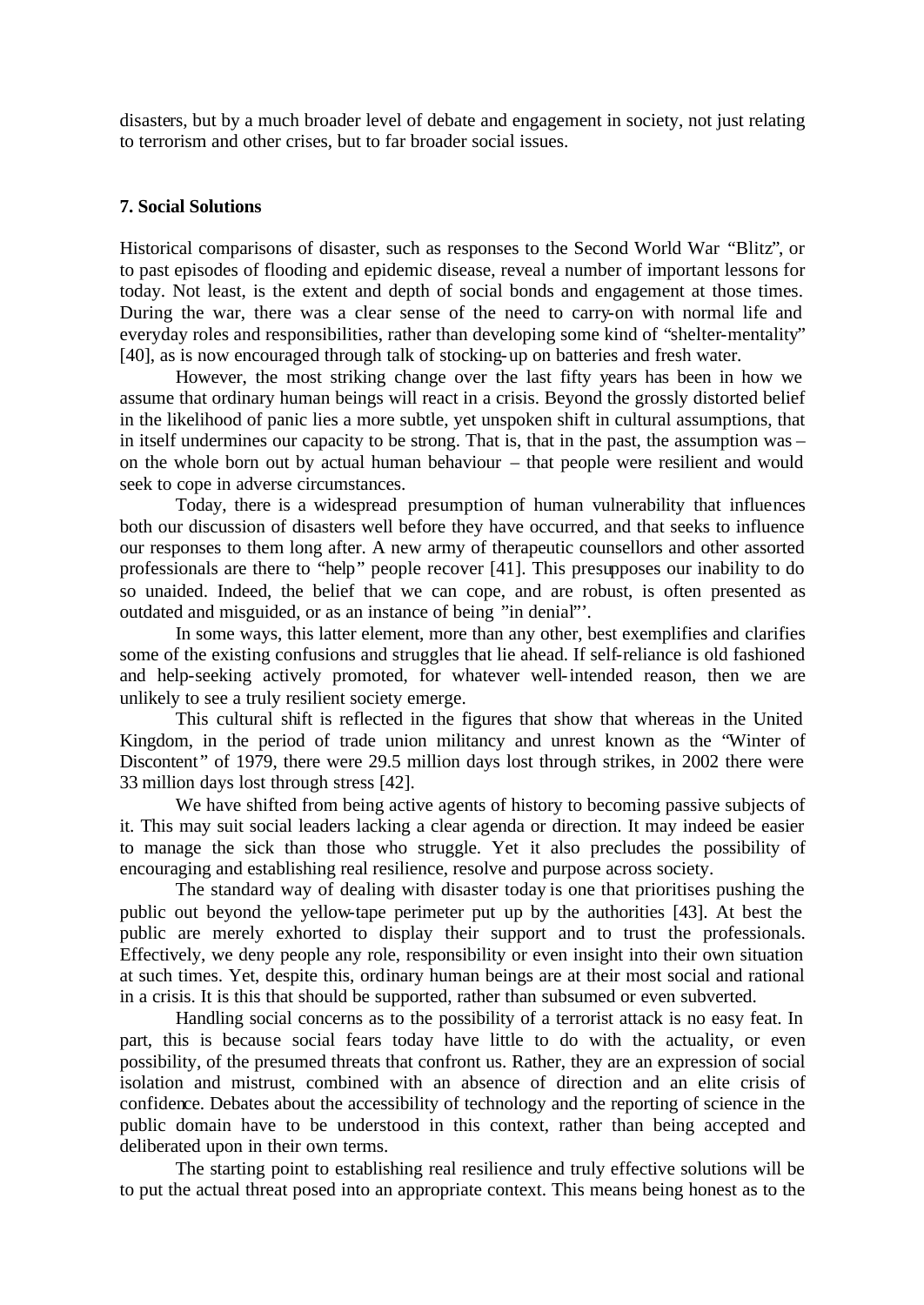objective evidence, as well as being able to clarify the social basis of subjective fears. Engaging the public in a political debate over societal values may be a longer-term goal than dealing with any imminent terrorist threat, but it is necessary to inform our approach as a society.

The incessant debate as to the possibility and consequences of an attack using chemical, biological, radiological or nuclear weapons, is a case in point [44]. Whilst Western societies have debated such nightmare scenarios as if they were real, terrorists have continued to display their proficiency in, and proclivity to use, conventional weapons, such as high explosives, car bombs and surface-to-air missiles.

Above-all, if as a society, we are to ascribe an appropriate cultural meaning to the events of September  $11<sup>th</sup>$  2001 – one that does not enhance domestic concerns and encourage us to become ever-more dependent on a limited number of "expert" professionals who will tell the public how to lead their lives at such times – then we need to promote a far more significant political debate as to our aims and purposes as a society.

Changing our cultural outlook is certainly a daunting task. It requires people in positions of authority to clarify and agree on a common direction and then to win others to it. The reluctance to engage in this fundamentally political process and the clear preferenc e to concentrate instead upon more limited, technical goals, leaves us profoundly ill-equipped for the future. It speaks volumes as to our existing state of resilience and may serve to make matters worse.

Bizarrely, few of the authorities concerned consider it to be their responsibility to lead in this matter. Nor do they believe such cultural change to be a realistic possibility. Yet, in the eventuality of a major civil emergency, they hope that the public will pay attention to the risk warnings they provide and alter their behaviour accordingly. By then it will be too late.

#### **References**

- [1] Royal Society. Making the UK Safer: Detecting and Decontaminating Chemical and Biological Agents. Policy Document 06/04. London : Royal Society, 2004.
- [2] Kline M. Mathematics in Western Culture. Oxford: Oxford University Press. 1953.
- [3] Boas Hall M. The Scientific Renaissance 1450-1630. New York: Dover Publications; 1994
- [4] Pick D. Faces of Degeneration: A European Disorder, c.1848-c.1918. Cambridge: Cambridge University Press; 1993.
- [5] Carr EH. What is History? New York: Vintage Books; 1967.
- [6] Adorno TW, Horkheimer M. Dialectic of Enlightenment. New York: Continuum; 1976.
- [7] Gillott J, Manjit K. Science and the Retreat from Reason. London: Merlin Press; 1995.
- [8] Putnam R. Bowling Alone: The Collapse and Revival of American Community. New York: Simon & Schuster; 2000.
- [9] Furedi F. Paranoid Parenting. London: Penguin; 2001.
- [10] Furedi F. Culture of Fear: Risk-Taking and the Morality of Low Expectations. London: Continuum; 2002.
- [11] Heartfield J. The 'Death of the Subject' Explained. Sheffield-Hallam University: Perpetuity Press; 2002.
- [12] Giddens A. Runaway World: How Globalization is Reshaping Our Lives. London: Profile Books; 1999.
- [13] Fukuyama F. The End of History and the Last Man. New York: Free Press; 1992.
- [14] Huband M, Burns J, Krishna G. Chemical weapons factory discovered in a London flat. London: Financial Times; 8 January 2003.
- [15] Noji E. Medical preparedness and response to terrorism with biological and chemical agents: present status in USA. International Journal of Disaster Medicine. 2003; 1:1: 51-55.
- [16] HM Government [UK]. Preparing for Emergencies. London: HMSO; 2004.
- [17] Durodié B. Facing the possibility of bioterrorism. Current Opinion in Biotechnology. 2004; 15:3: 264-268.
- [18] Morse SS. Biological and chemical terrorism. Technology in Society. 2003; 25:4: 557-563.